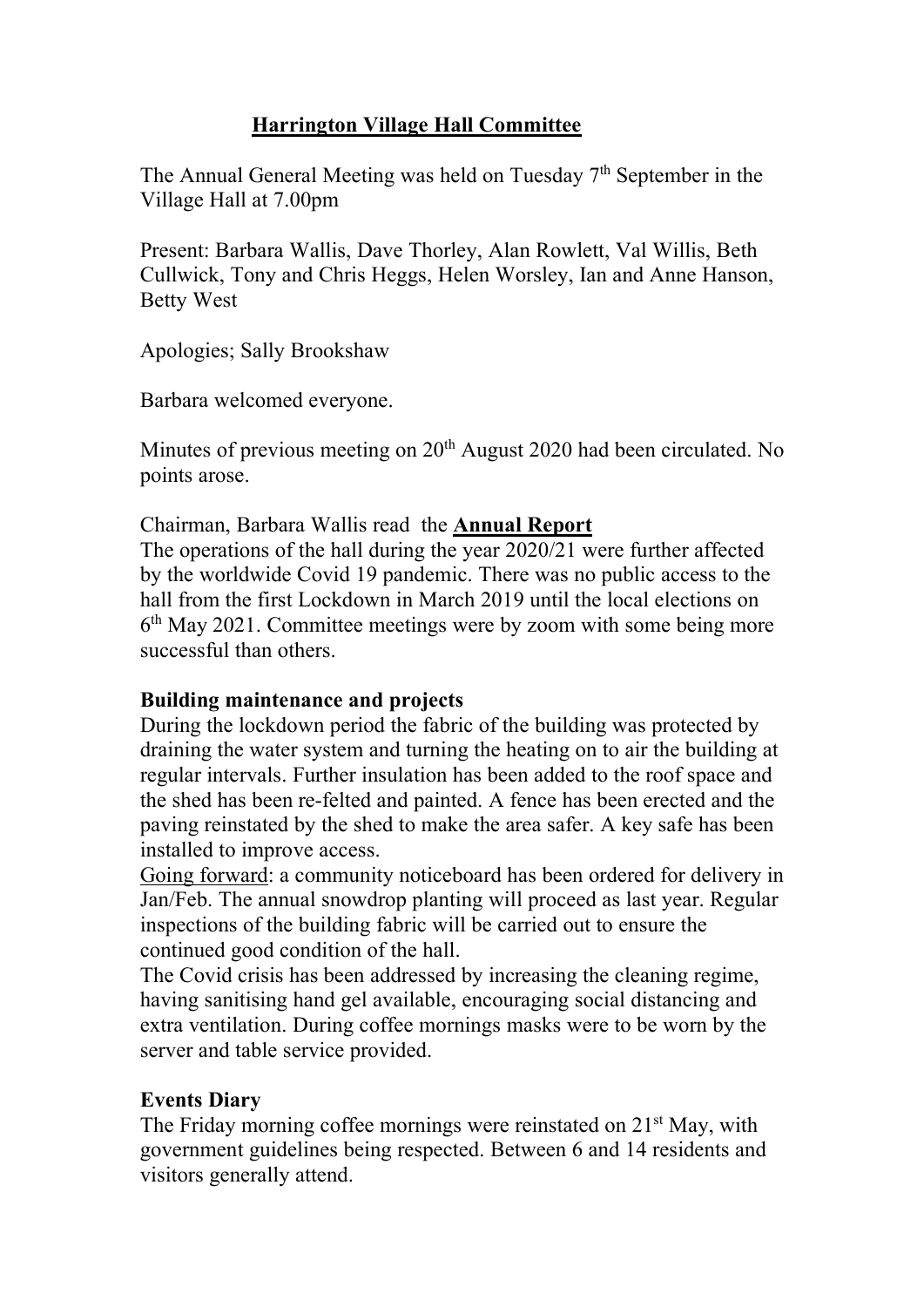Other village groups using the hall are the History Group, who meet every other Wednesday afternoon. A Biodiversity group who are exploring the local flora and fauna. The Parish Council and the Neighbourhood plan committee.

The hall has been hired for company meetings, dog training classes, a child's party, a wake and the local elections. It is good to see the community resource being used by the community again.

An upcoming event is the village Hog Roast. The committee has yet to decide when to reinstate other usual annual events.

### **Finances**

A Local Restrictions Grant was awarded to the hall by Northampton Borough Council in April for £9669.21, to offset the inability to let out the hall.

### **Overview**

During the year Val Willis and June Bland stepped down from the committee and we would like to extend our thanks for all their hard work and commitment over the many years when they have been such a valuable asset to us all. Val and June however are still regulars at the coffee morning as both host and guest.

The committee would like to thank those in the community who help us, Paul Willis for maintaining the grass and hedges, Mark Jackson-Stops for spraying off the weeds and the continued advice from Alan Rowlett. The continued support of "Friends of the Hall" and revenue from hire all contribute to the financial viability. Old buildings need constant maintenance and this income helps ensures the future of the Hall. The Covid pandemic has had an effect on all our lives but it is good to see the Village Hall returning to being used as it should be again.

#### **Election of new committee**

- Chairman Barbara Wallis Treasurer Dave Thorley Parish Council Representative Dave Thorley Secretary Helen Worsley Bookings Secretary Barbara Wallis Friends Administrator In abevance Parish Church Representative Sally Brookshaw
- Ian Hanson Tony Heggs Betty West